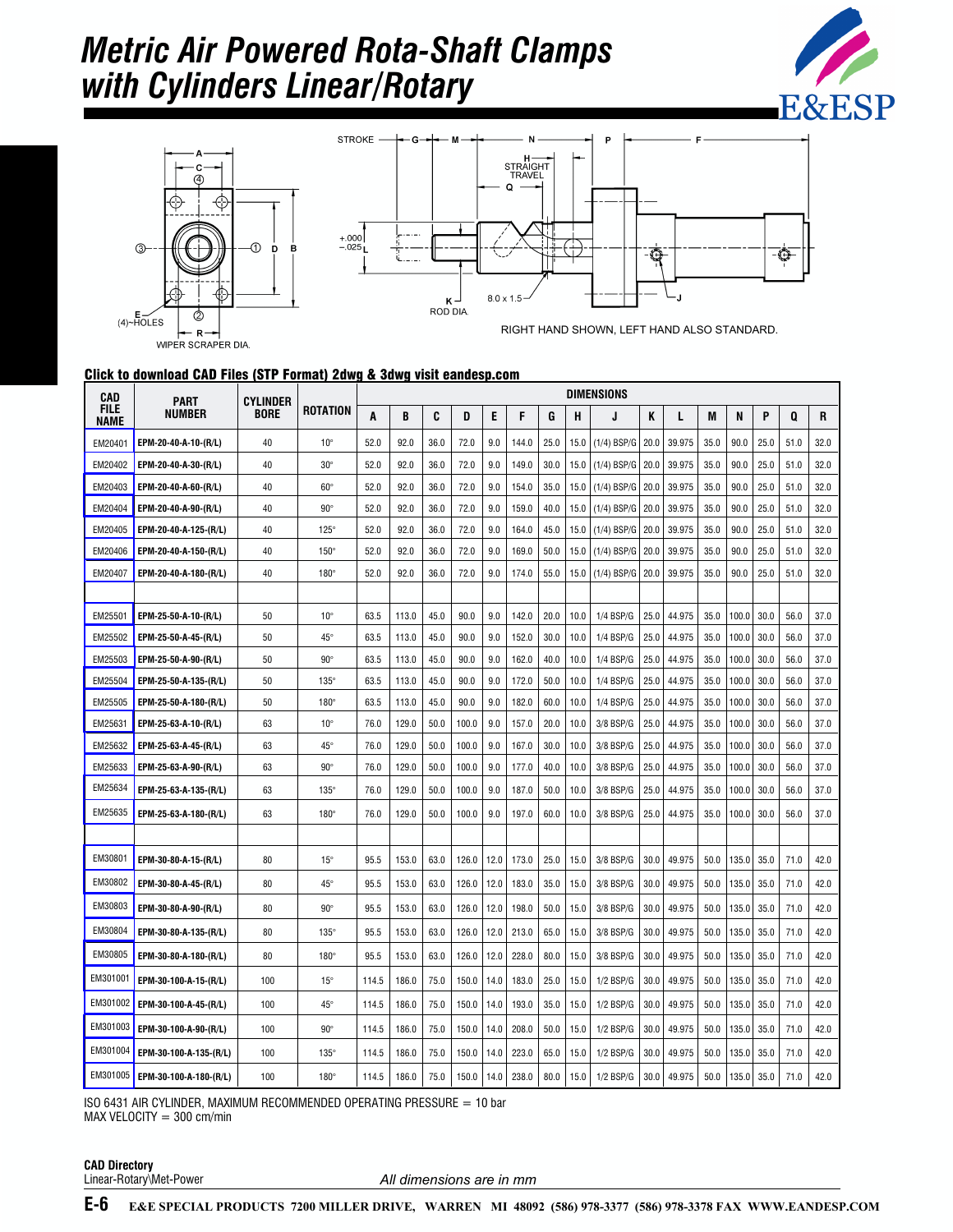

**Metric**



RIGHT HAND SHOWN, LEFT HAND ALSO STANDARD.

#### Click to download CAD File (STP Format) 2dwg & 3dwg visit eandesp.com

| <b>CAD FILE</b> | <b>PART</b><br><b>NUMBER</b> | <b>CYLINDER</b><br><b>BORE</b> | <b>ROTATION</b> | <b>DIMENSIONS</b> |       |      |       |      |       |      |      |               |      |        |      |       |      |      |      |
|-----------------|------------------------------|--------------------------------|-----------------|-------------------|-------|------|-------|------|-------|------|------|---------------|------|--------|------|-------|------|------|------|
| <b>NAME</b>     |                              |                                |                 | A                 | B     | C    | D     | E    | F     | G    | H    | J             | K    |        | M    | N     | P    | Q    | R    |
| EMH20401        | EPM-20-40-H-10-(R/L)         | 40                             | $10^{\circ}$    | 63.0              | 110.0 | 41.0 | 87.0  | 11.0 | 153.0 | 25.0 | 15.0 | $(3/8)$ BSP/G | 20.0 | 39.975 | 35.0 | 85.0  | 35.0 | 51.0 | 32.0 |
| EMH20402        | EPM-20-40-H-30-(R/L)         | 40                             | $30^\circ$      | 63.0              | 110.0 | 41.0 | 87.0  | 11.0 | 158.0 | 30.0 | 15.0 | $(3/8)$ BSP/G | 20.0 | 39.975 | 35.0 | 85.0  | 35.0 | 51.0 | 32.0 |
| EMH20403        | EPM-20-40-H-60-(R/L)         | 40                             | $60^\circ$      | 63.0              | 110.0 | 41.0 | 87.0  | 11.0 | 163.0 | 35.0 | 15.0 | $(3/8)$ BSP/G | 20.0 | 39.975 | 35.0 | 85.0  | 35.0 | 51.0 | 32.0 |
| EMH20404        | EPM-20-40-H-90-(R/L)         | 40                             | $90^\circ$      | 63.0              | 110.0 | 41.0 | 87.0  | 11.0 | 168.0 | 40.0 | 15.0 | $(3/8)$ BSP/G | 20.0 | 39.975 | 35.0 | 85.0  | 35.0 | 51.0 | 32.0 |
| EMH20405        | EPM-20-40-H-125-(R/L)        | 40                             | $125^\circ$     | 63.0              | 110.0 | 41.0 | 87.0  | 11.0 | 173.0 | 45.0 | 15.0 | $(3/8)$ BSP/G | 20.0 | 39.975 | 35.0 | 85.0  | 35.0 | 51.0 | 32.0 |
| EMH20406        | EPM-20-40-H-150-(R/L)        | 40                             | $150^\circ$     | 63.0              | 110.0 | 41.0 | 87.0  | 11.0 | 178.0 | 50.0 | 15.0 | $(3/8)$ BSP/G | 20.0 | 39.975 | 35.0 | 85.0  | 35.0 | 51.0 | 32.0 |
| EMH20407        | EPM-20-40-H-180-(R/L)        | 40                             | $180^\circ$     | 63.0              | 110.0 | 41.0 | 87.0  | 11.0 | 183.0 | 55.0 | 15.0 | $(3/8)$ BSP/G | 20.0 | 39.975 | 35.0 | 85.0  | 35.0 | 51.0 | 32.0 |
|                 |                              |                                |                 |                   |       |      |       |      |       |      |      |               |      |        |      |       |      |      |      |
| EMH25501        | EPM-25-50-H-10-(R/L)         | 50                             | $10^{\circ}$    | 75.0              | 130.0 | 52.0 | 105.0 | 13.0 | 159.0 | 25.0 | 15.0 | $(1/2)$ BSP/G | 25.0 | 44.975 | 35.0 | 95.0  | 35.0 | 56.0 | 37.0 |
| EMH25502        | EPM-25-50-H-45-(R/L)         | 50                             | $45^{\circ}$    | 75.0              | 130.0 | 52.0 | 105.0 | 13.0 | 169.0 | 35.0 | 15.0 | $(1/2)$ BSP/G | 25.0 | 44.975 | 35.0 | 95.0  | 35.0 | 56.0 | 37.0 |
| EMH25503        | EPM-25-50-H-90-(R/L)         | 50                             | $90^\circ$      | 75.0              | 130.0 | 52.0 | 105.0 | 13.0 | 179.0 | 45.0 | 15.0 | $(1/2)$ BSP/G | 25.0 | 44.975 | 35.0 | 95.0  | 35.0 | 56.0 | 37.0 |
| EMH25504        | EPM-25-50-H-135-(R/L)        | 50                             | $135^\circ$     | 75.0              | 130.0 | 52.0 | 105.0 | 13.0 | 189.0 | 55.0 | 15.0 | $(1/2)$ BSP/G | 25.0 | 44.975 | 35.0 | 95.0  | 35.0 | 56.0 | 37.0 |
| EMH25505        | EPM-25-50-H-180-(R/L)        | 50                             | $180^\circ$     | 75.0              | 130.0 | 52.0 | 105.0 | 13.0 | 199.0 | 65.0 | 15.0 | $(1/2)$ BSP/G | 25.0 | 44.975 | 35.0 | 95.0  | 35.0 | 56.0 | 37.0 |
|                 |                              |                                |                 |                   |       |      |       |      |       |      |      |               |      |        |      |       |      |      |      |
| EMH30631        | EPM-30-63-H-15-(R/L)         | 63                             | $15^{\circ}$    | 90.0              | 150.0 | 65.0 | 125.0 | 13.0 | 161.0 | 25.0 | 15.0 | $(1/2)$ BSP/G | 30.0 | 49.975 | 50.0 | 137.0 | 35.0 | 71.0 | 42.0 |
| EMH30632        | EPM-30-63-H-45-(R/L)         | 63                             | $45^{\circ}$    | 90.0              | 150.0 | 65.0 | 125.0 | 13.0 | 171.0 | 35.0 | 15.0 | $(1/2)$ BSP/G | 30.0 | 49.975 | 50.0 | 137.0 | 35.0 | 71.0 | 42.0 |
| EMH30633        | EPM-30-63-H-90-(R/L)         | 63                             | $90^\circ$      | 90.0              | 150.0 | 65.0 | 125.0 | 13.0 | 186.0 | 50.0 | 15.0 | $(1/2)$ BSP/G | 30.0 | 49.975 | 50.0 | 137.0 | 35.0 | 71.0 | 42.0 |
| EMH30634        | EPM-30-63-H-120-(R/L)        | 63                             | $120^\circ$     | 90.0              | 150.0 | 65.0 | 125.0 | 13.0 | 196.0 | 60.0 | 15.0 | $(1/2)$ BSP/G | 30.0 | 49.975 | 50.0 | 137.0 | 35.0 | 71.0 | 42.0 |
| EMH30635        | EPM-30-63-H-135-(R/L)        | 63                             | $135^\circ$     | 90.0              | 150.0 | 65.0 | 125.0 | 13.0 | 206.0 | 70.0 | 15.0 | $(1/2)$ BSP/G | 30.0 | 49.975 | 50.0 | 137.0 | 35.0 | 71.0 | 42.0 |

ISO 6020/2 HYDRAULIC CYLINDER, MAXIMUM RECOMMENDED OPERATING PRESSURE = 210 bar  $MAX$  VELOCITY = 300 cm/min

**CAD Directory** Linear-Rotary\Met-Power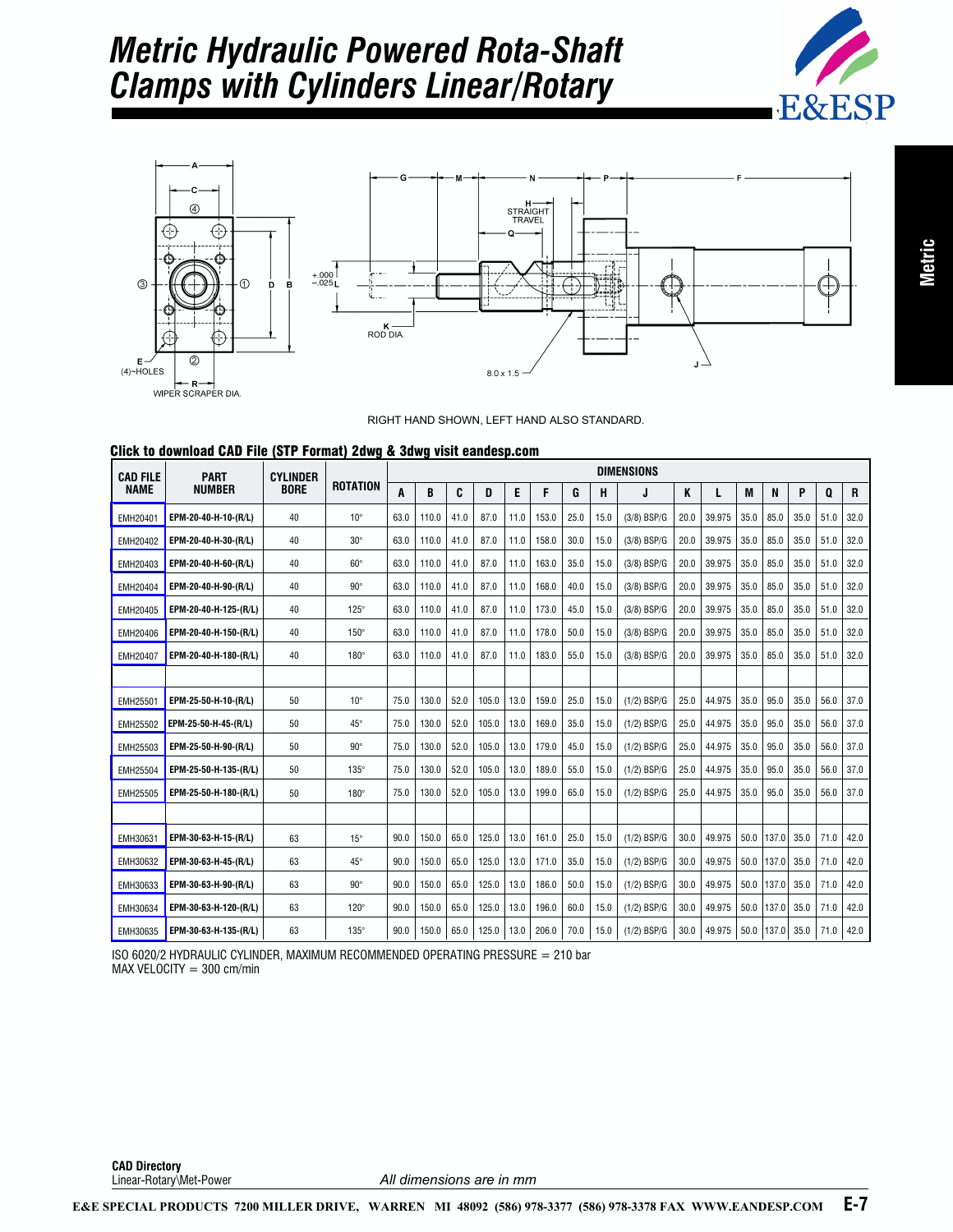## *Metric Air Powered Rota-Shaft Clamps with Cylinders Rotary/Linear*

H<br>STRAIGHT<br>TRAVEL

 $^{+.000}_{-.025}$ 

္လွ<br>@ 90









### Click to download CAD File (STP Format) 2dwg & 3dwg visit eandesp.com

| <b>CAD FILE</b>      | PART                     | <b>CYLINDER</b> |            |       |             |      |       |      |       |      |      | <b>DIMENSIONS</b>                                                      |      |        |      |                             |      |      |      |      |  |  |  |
|----------------------|--------------------------|-----------------|------------|-------|-------------|------|-------|------|-------|------|------|------------------------------------------------------------------------|------|--------|------|-----------------------------|------|------|------|------|--|--|--|
| <b>NAME</b>          | <b>NUMBER</b>            | <b>BORE</b>     | ROTATION   | A     | B           | C    | D     | E    | F     | G    | н    | J                                                                      | Κ    | L.     | M    | N                           | P    | Q    | R    | S    |  |  |  |
| EM02401              | EPM-02-40-A-90-(R/L)-30  | 40              | $90^\circ$ | 52.0  | 92.0        | 36.0 | 72.0  | 9.0  | 149.0 | 30.0 | 5.0  | $(1/4)$ BSP/G                                                          | 20.0 | 39.975 | 35.0 | 90.0                        | 25.0 | 51.0 | 32.0 | 25.0 |  |  |  |
| EM02402              | EPM-02-40-A-90-(R/L)-35  | 40              | $90^\circ$ | 52.0  | 92.0        | 36.0 | 72.0  | 9.0  | 154.0 | 35.0 | 10.0 | $(1/4)$ BSP/G                                                          | 20.0 | 39.975 | 35.0 | 90.0                        | 25.0 | 51.0 | 32.0 | 25.0 |  |  |  |
| EM02403              | EPM-02-40-A-90-(R/L)-40  | 40              | $90^\circ$ | 52.0  | 92.0        | 36.0 | 72.0  | 9.0  | 159.0 | 40.0 | 15.0 | $(1/4)$ BSP/G                                                          | 20.0 | 39.975 | 35.0 | 90.0                        | 25.0 | 51.0 | 32.0 | 25.0 |  |  |  |
| EM02404              | EPM-02-40-A-90-(R/L)-45  | 40              | $90^\circ$ | 52.0  | 92.0        | 36.0 | 72.0  | 9.0  | 164.0 | 45.0 | 20.0 | $(1/4)$ BSP/G                                                          | 20.0 | 39.975 | 35.0 | 90.0                        | 25.0 | 51.0 | 32.0 | 25.0 |  |  |  |
| EM02405              | EPM-02-40-A-90-(R/L)-50  | 40              | $90^\circ$ | 52.0  | 92.0        | 36.0 | 72.0  | 9.0  | 169.0 | 50.0 | 25.0 | $(1/4)$ BSP/G                                                          | 20.0 | 39.975 | 35.0 | 90.0                        | 25.0 | 51.0 | 32.0 | 25.0 |  |  |  |
| EM02406              | EPM-02-40-A-90-(R/L)-55  | 40              | $90^\circ$ | 52.0  | 92.0        | 36.0 | 72.0  | 9.0  | 174.0 | 55.0 | 30.0 | $(1/4)$ BSP/G                                                          | 20.0 | 39.975 | 35.0 | 90.0                        | 25.0 | 51.0 | 32.0 | 25.0 |  |  |  |
|                      |                          |                 |            |       |             |      |       |      |       |      |      |                                                                        |      |        |      |                             |      |      |      |      |  |  |  |
| EM52501              | EPM-52-50-A-90-(R/L)-35  | 50              | $90^\circ$ | 63.5  | 113.0       | 45.0 | 90.0  | 9.0  | 157.0 | 35.0 | 5.0  | $(1/4)$ BSP/G                                                          | 25.0 | 44.975 | 35.0 | 100.0                       | 30.0 | 56.0 | 37.0 | 30.0 |  |  |  |
| EM52502              | EPM-52-50-A-90-(R/L)-40  | 50              | $90^\circ$ | 63.5  | 113.0       | 45.0 | 90.0  | 9.0  | 162.0 | 40.0 | 10.0 | $(1/4)$ BSP/G                                                          | 25.0 | 44.975 | 35.0 | 100.0                       | 30.0 | 56.0 | 37.0 | 30.0 |  |  |  |
| EM52503              | EPM-52-50-A-90-(R/L)-45  | 50              | $90^\circ$ | 63.5  | 113.0       | 45.0 | 90.0  | 9.0  | 167.0 | 45.0 | 15.0 | $(1/4)$ BSP/G                                                          | 25.0 | 44.975 | 35.0 | 100.0                       | 30.0 | 56.0 | 37.0 | 30.0 |  |  |  |
| EM52504              | EPM-52-50-A-90-(R/L)-50  | 50              | $90^\circ$ | 63.5  | 113.0       | 45.0 | 90.0  | 9.0  | 172.0 | 50.0 | 20.0 | $(1/4)$ BSP/G                                                          | 25.0 | 44.975 | 35.0 | 100.0                       | 30.0 | 56.0 | 37.0 | 30.0 |  |  |  |
| EM52505              | EPM-52-50-A-90-(R/L)-55  | 50              | $90^\circ$ | 63.5  | 113.0       | 45.0 | 90.0  | 9.0  | 177.0 | 55.0 | 25.0 | $(1/4)$ BSP/G                                                          | 25.0 | 44.975 | 35.0 | 100.0                       | 30.0 | 56.0 | 37.0 | 30.0 |  |  |  |
| EM52506              | EPM-52-50-A-90-(R/L)-60  | 50              | $90^\circ$ | 63.5  | 113.0       | 45.0 | 90.0  | 9.0  | 182.0 | 60.0 | 30.0 | $(1/4)$ BSP/G                                                          | 25.0 | 44.975 | 35.0 | 100.0                       | 30.0 | 56.0 | 37.0 | 30.0 |  |  |  |
| EM52631              | EPM-52-63-A-90-(R/L)-35  | 63              | $90^\circ$ | 76.0  | 129.0       | 50.0 | 100.0 | 9.0  | 172.0 | 35.0 | 5.0  | $(3/8)$ BSP/G                                                          | 25.0 | 44.975 | 35.0 | 100.0                       | 30.0 | 56.0 | 37.0 | 30.0 |  |  |  |
| EM52632              | EPM-52-63-A-90-(R/L)-40  | 63              | $90^\circ$ | 76.0  | 129.0       | 50.0 | 100.0 | 9.0  | 177.0 | 40.0 | 10.0 | $(3/8)$ BSP/G                                                          | 25.0 | 44.975 | 35.0 | 100.0                       | 30.0 | 56.0 | 37.0 | 30.0 |  |  |  |
| EM52633              | EPM-52-63-A-90-(R/L)-45  | 63              | $90^\circ$ | 76.0  | 129.0       | 50.0 | 100.0 | 9.0  | 182.0 | 45.0 | 15.0 | $(3/8)$ BSP/G                                                          | 25.0 | 44.975 | 35.0 | 100.0                       | 30.0 | 56.0 | 37.0 | 30.0 |  |  |  |
| EM52634              | EPM-52-63-A-90-(R/L)-50  | 63              | $90^\circ$ | 76.0  | 129.0       | 50.0 | 100.0 | 9.0  | 187.0 | 50.0 | 20.0 | $(3/8)$ BSP/G                                                          | 25.0 | 44.975 | 35.0 | 100.0                       | 30.0 | 56.0 | 37.0 | 30.0 |  |  |  |
| EM52635              | EPM-52-63-A-90-(R/L)-55  | 63              | $90^\circ$ | 76.0  | 129.0       | 50.0 | 100.0 | 9.0  | 192.0 | 55.0 | 25.0 | $(3/8)$ BSP/G                                                          | 25.0 | 44.975 | 35.0 | 100.0                       | 30.0 | 56.0 | 37.0 | 30.0 |  |  |  |
| EM52636              | EPM-52-63-A-90-(R/L)-60  | 63              | $90^\circ$ | 76.0  | 129.0       | 50.0 | 100.0 | 9.0  | 197.0 | 60.0 | 30.0 | $(3/8)$ BSP/G                                                          | 25.0 | 44.975 | 35.0 | 100.0                       | 30.0 | 56.0 | 37.0 | 30.0 |  |  |  |
|                      |                          |                 |            |       |             |      |       |      |       |      |      |                                                                        |      |        |      |                             |      |      |      |      |  |  |  |
| EM03801              | EPM-03-80-A-90-(R/L)-40  | 80              | $90^\circ$ | 95.5  | 153.0       | 63.0 | 126.0 | 12.0 | 188.0 | 40.0 | 5.0  | $3/8$ BSP/G                                                            | 30.0 | 49.975 | 50.0 | 135.0                       | 35.0 | 71.0 | 42.0 | 35.0 |  |  |  |
| EM03802              | EPM-03-80-A-90-(R/L)-45  | 80              | $90^\circ$ | 95.5  | 153.0       | 63.0 | 126.0 | 12.0 | 193.0 | 45.0 | 10.0 | $3/8$ BSP/G                                                            | 30.0 | 49.975 | 50.0 | 135.0                       | 35.0 | 71.0 | 42.0 | 35.0 |  |  |  |
| EM03803              | EPM-03-80-A-90-(R/L)-50  | 80              | $90^\circ$ | 95.5  | 153.0       | 63.0 | 126.0 | 12.0 | 198.0 | 50.0 | 15.0 | $3/8$ BSP/G                                                            | 30.0 | 49.975 | 50.0 | 135.0                       | 35.0 | 71.0 | 42.0 | 35.0 |  |  |  |
| EM03804              | EPM-03-80-A-90-(R/L)-55  | 80              | $90^\circ$ | 95.5  | 153.0       | 63.0 | 126.0 | 12.0 | 203.0 | 55.0 | 20.0 | $3/8$ BSP/G                                                            | 30.0 | 49.975 | 50.0 | 135.0                       | 35.0 | 71.0 | 42.0 | 35.0 |  |  |  |
| EM03805              | EPM-03-80-A-90-(R/L)-60  | 80              | $80^\circ$ | 95.5  | 153.0       | 63.0 | 126.0 | 12.0 | 208.0 | 60.0 | 25.0 | $3/8$ BSP/G                                                            | 30.0 | 49.975 | 50.0 | 135.0                       | 35.0 | 71.0 | 42.0 | 35.0 |  |  |  |
| EM03806              | EPM-03-80-A-90-(R/L)-65  | 80              | $90^\circ$ | 95.5  | 153.0       | 63.0 | 126.0 | 12.0 | 213.0 | 65.0 | 30.0 | $3/8$ BSP/G                                                            | 30.0 | 49.975 | 50.0 | 135.0                       | 35.0 | 71.0 | 42.0 | 35.0 |  |  |  |
| EM03807              | EPM-03-80-A-90-(R/L)-70  | 80              | $90^\circ$ | 95.5  | 153.0       | 63.0 | 126.0 | 12.0 | 218.0 | 70.0 | 35.0 | $3/8$ BSP/G                                                            | 30.0 | 49.975 | 50.0 | 135.0                       | 35.0 | 71.0 | 42.0 | 35.0 |  |  |  |
| EM03808              | EPM-03-80-A-90-(R/L)-75  | 80              | $90^\circ$ | 95.5  | 153.0       | 63.0 | 126.0 | 12.0 | 223.0 | 75.0 | 40.0 | $3/8$ BSP/G                                                            | 30.0 | 49.975 | 50.0 | 135.0                       | 35.0 | 71.0 | 42.0 | 35.0 |  |  |  |
| EM031001             | EPM-03-100-A-90-(R/L)-40 | 100             | $90^\circ$ | 114.5 | 186.0       | 75.0 | 150.0 | 14.0 | 198.0 | 40.0 | 5.0  | $1/2$ BSP/G                                                            | 30.0 | 49.975 | 50.0 | 135.0                       | 35.0 | 71.0 | 42.0 | 35.0 |  |  |  |
| EM031002             | EPM-03-100-A-90-(R/L)-45 | 100             | $90^\circ$ | 114.5 | 186.0       | 75.0 | 150.0 | 14.0 | 203.0 | 45.0 | 10.0 | $1/2$ BSP/G                                                            | 30.0 | 49.975 | 50.0 | 135.0                       | 35.0 | 71.0 | 42.0 | 35.0 |  |  |  |
| EM031003             | EPM-03-100-A-90-(R/L)-50 | 100             | $90^\circ$ | 114.5 | 186.0       | 75.0 | 150.0 | 14.0 | 208.0 | 50.0 | 15.0 | $1/2$ BSP/G                                                            | 30.0 | 49.975 | 50.0 | 135.0                       | 35.0 | 71.0 | 42.0 | 35.0 |  |  |  |
| EM031004             | EPM-03-100-A-90-(R/L)-55 | 100             | $90^\circ$ | 114.5 | 186.0       | 75.0 | 150.0 | 14.0 | 213.0 | 55.0 | 20.0 | $1/2$ BSP/G                                                            | 30.0 | 49.975 | 50.0 | 135.0                       | 35.0 | 71.0 | 42.0 | 35.0 |  |  |  |
| EM031005             | EPM-03-100-A-90-(R/L)-60 | 100             | $90^\circ$ | 114.5 | 186.0       | 75.0 | 150.0 | 14.0 | 218.0 | 60.0 | 25.0 | $1/2$ BSP/G                                                            | 30.0 | 49.975 | 50.0 | 135.0                       | 35.0 | 71.0 | 42.0 | 35.0 |  |  |  |
| EM031006             | EPM-03-100-A-90-(R/L)-65 | 100             | $90^\circ$ | 114.5 | 186.0       | 75.0 | 150.0 | 14.0 | 223.0 | 65.0 | 30.0 | $1/2$ BSP/G                                                            | 30.0 | 49.975 | 50.0 | 135.0                       | 35.0 | 71.0 | 42.0 | 35.0 |  |  |  |
| EM031007             | EPM-03-100-A-90-(R/L)-70 | 100             | $90^\circ$ | 114.5 | 186.0       | 75.0 | 150.0 | 14.0 | 228.0 | 70.0 | 35.0 | $1/2$ BSP/G                                                            | 30.0 | 49.975 | 50.0 | 135.0                       | 35.0 | 71.0 | 42.0 | 35.0 |  |  |  |
| EM031008             | EPM-03-100-A-90-(R/L)-75 | 100             | $90^\circ$ |       | 114.5 186.0 | 75.0 | 150.0 | 14.0 | 233.0 | 75.0 | 40.0 | $1/2$ BSP/G                                                            | 30.0 | 49.975 | 50.0 | 135.0                       | 35.0 | 71.0 | 42.0 | 35.0 |  |  |  |
| <b>CAD Directory</b> |                          |                 |            |       |             |      |       |      |       |      |      | ISO 6431 AIR CYLINDER, MAXIMUM RECOMMENDED OPERATING PRESSURE = 10 bar |      |        |      | MAX VELOCITY $=$ 300 cm/min |      |      |      |      |  |  |  |

Linear-Rotary\Met-Power